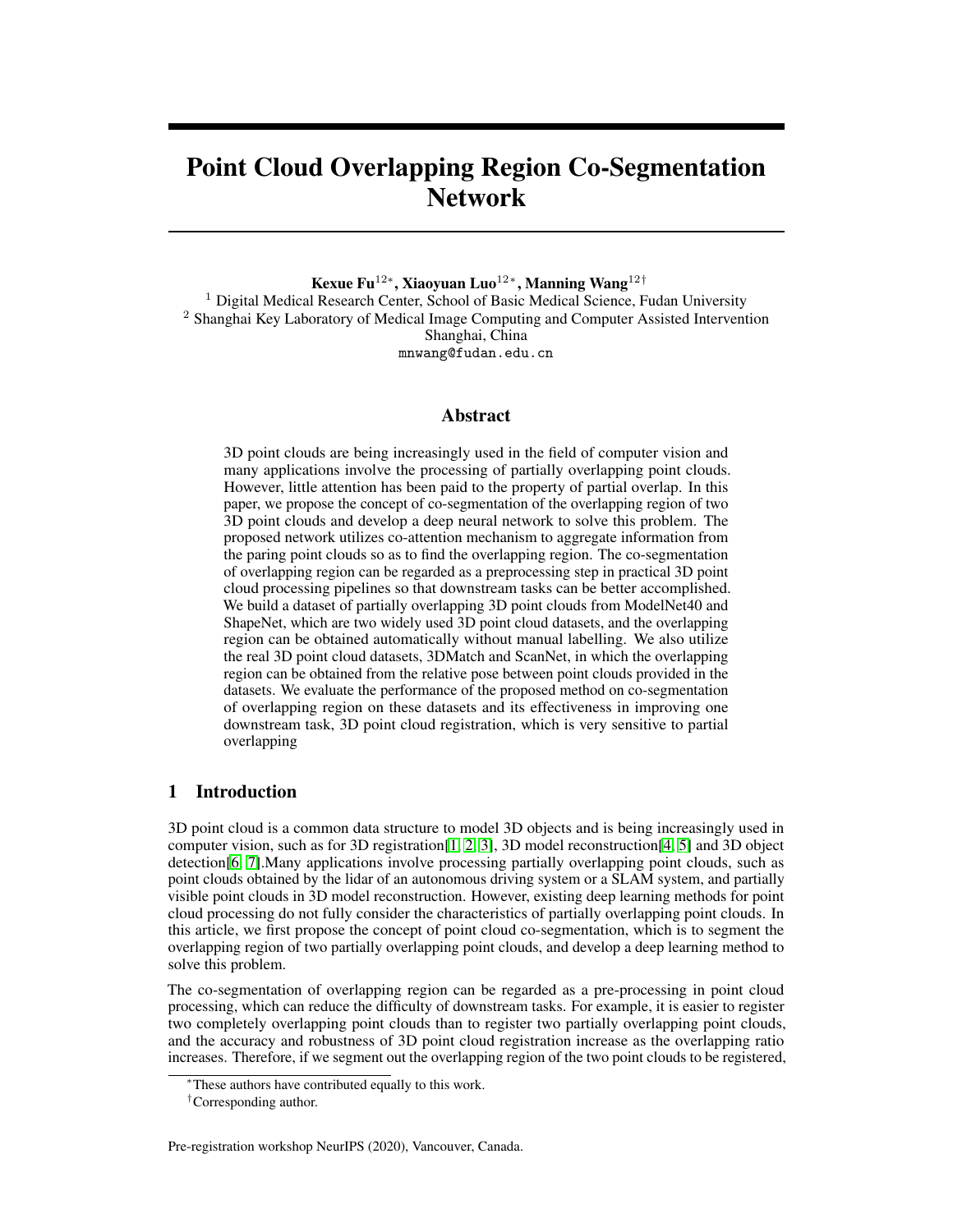the registration accuracy and robustness would be further improved. By using co-segmentation of overlapping region, difficult point cloud processing problems would be decomposed into two relatively easy-to-solve sub-problems, so as to be better solved.

The concept of co-segmentation has been proposed in 2D image processing, and there are a lot of research and applications on this topic[\[8,](#page-5-7) [9,](#page-6-0) [10\]](#page-6-1). In 2D image processing, co-segmentation aims to segment common foreground or similar objects. However, because of the difference of data structure between 2D images and 3D point clouds, the methods for 2D image co-segmentation cannot be directly extended to be used on point clouds. At the same time, there are many studies on point cloud segmentation, such as  $[11, 12, 13]$  $[11, 12, 13]$  $[11, 12, 13]$  $[11, 12, 13]$  $[11, 12, 13]$ , but they all focus on the segmentation of a single point cloud. There is one latest study solving the segmentation problem of multiple point clouds[\[14\]](#page-6-5), but it deals with part segmentation of similar objects instead of segmenting overlapping region. To the best of our knowledge, there is no research about overlapping region co-segmentation for partially overlapping point clouds.

In this paper, we propose a 3D Point cloud Overlapping region Co-Segmentation Network (POCS-Net), which is composed of a local feature extractor, a co-attention module and a segmentation module. The local feature extractor extracts rotation-invariant local features for each point. The co-attention module takes the local features of each point as input, and integrates the local features of the two point clouds by using co-attention mechanism to obtain the co-attention enhanced features. This module makes the network pay more attention to overlapping region and produces features that better distinguish overlapping and non-overlapping regions. In the segmentation module, we use fully connected network to predict the probability that each point belongs to the overlapping region. POCS-Net is trained to maximizes the similarity of the local features of the overlapping region and encourage producing a larger overlapping region. In addition, we adopt two strategies to prevent the local point features from degeneration. First, we add a regulation term to the loss function to make the features tend to distribute evenly on a sphere. Second, we make POCS-Net share the encoder with a self-supervised task. Finally, we use the ModelNet40[\[15\]](#page-6-6) and ShapeNet[\[16\]](#page-6-7) datasets to to construct a new dataset consisting of partially overlapping point clouds to evaluate the accuracy and robustness of the point cloud co-segmentation network, and demonstrate if the co-segmentation of overlapping region is beneficial for one downstream task, 3D point cloud registration. Evaluation is also conducted on real datasets 3DMatch and ScanNet.

# Contribution:

- We propose the concept of overlapping region co-segmentation in point cloud processing, and develop an end-to-end network based on co-attention mechanism for this task.
- We propose a loss function based on metrics defined on overlapping region, which eliminates the dependence on manually labeled data. This enables the network proposed in this paper to be trained on a large amount of data. We explore a regulation term in the loss function and simultaneously train POCS-Net with a self-supervised learning network to prevent the features utlized in POSC-Net from degeneration.
- We evaluate the performance of POCS-Net on partially overlapping point clouds constructed from four representative point cloud data sets and demonstrate its effectiveness in improving the downstream task of 3D point cloud registration.

# 2 Related work

## 2.1 Image Co-Segmentation

Image co-segmentation is a task of segmenting the common objects from a set of images. The conventional co-segmentation methods are difficult to segment objects with large variability in terms of scale, appearance, pose, viewpoint and background[\[17\]](#page-6-8). Thanks to the development of deep learning, co-segmentation methods based on deep neural network have been widely studied and have achieved better results than traditional methods. Li et al.[\[18\]](#page-6-9)proposed co-segmentation method based on shared weight encoder-decoder network and mutual correlation layer. Banerjee et al.[\[8\]](#page-5-7) proposed using a metric learning network to find the optimal feature space which minimizes the distance between features extracted among similar objects. Zhang et al.[\[9\]](#page-6-0) used a multi-scale convolution network to deal with objects in different resolution and fuse the features among different images in spatial and semantic level to perform co-segmentation. Co-attention mechanism has been widely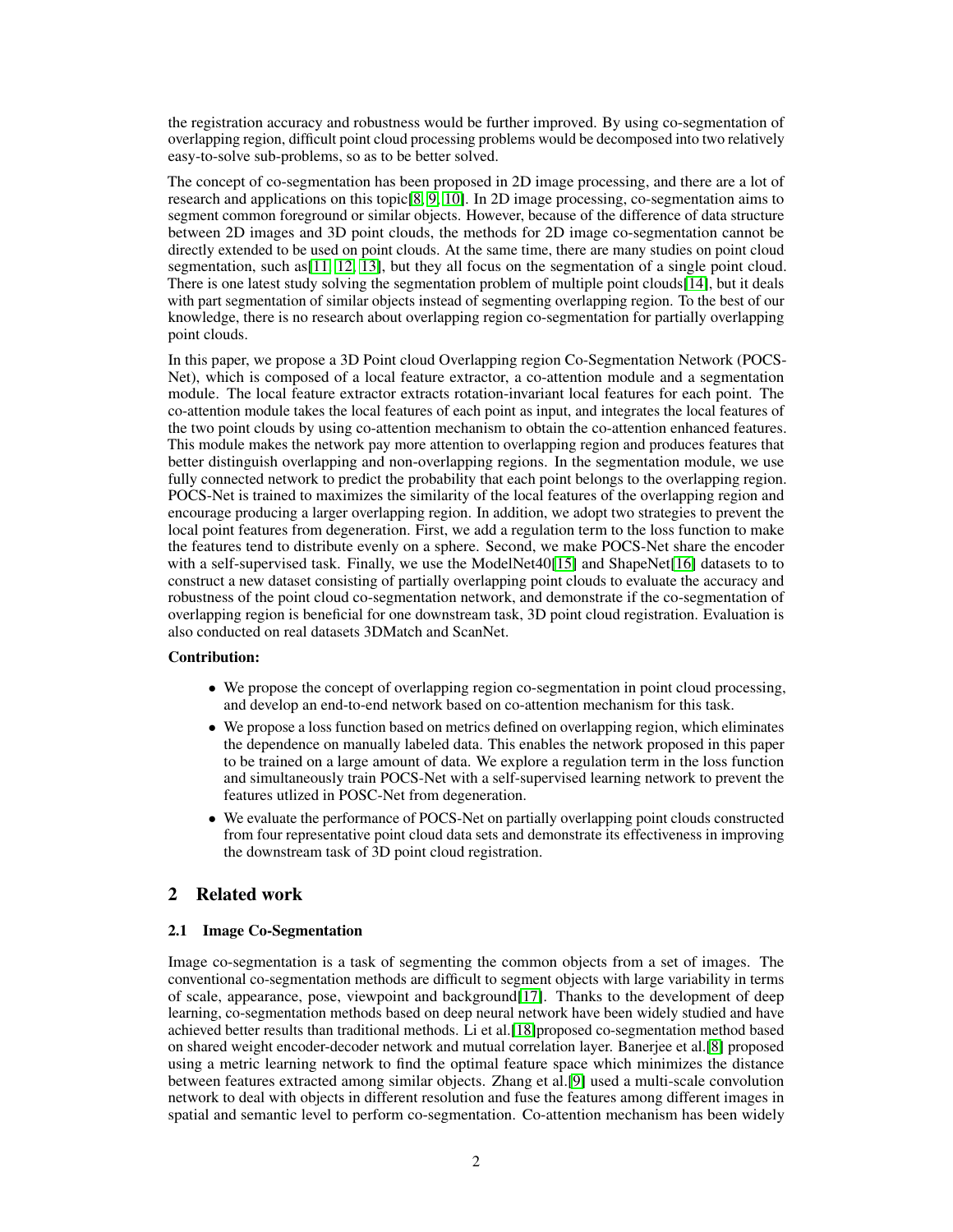

<span id="page-2-0"></span>Figure 1: The architecture of the proposed end-to-end network for 3D Point Cloud overlapping region Co-Segmentation, POCS-Net.

applied in visual question answering[\[19,](#page-6-10) [20,](#page-6-11) [21\]](#page-6-12) and hashtag recommendation field[\[22,](#page-6-13) [23\]](#page-6-14). Recently, co-attention has also been introduced into computer vision field. Lu et al.[\[10\]](#page-6-1) proposed a collaborative attention Siamese network to segment common objects from a video. Even though many image co-segmentation methods have been developed, these methods cannot be directly applied in 3D point clouds because of the essential difference in data structure between 2D images and 3D point clouds.

### 2.2 Deep Learning Point Cloud Segmentation

The research of point cloud segmentation based on deep learning can be divided into three categories: multiview-based methods, voxel-based methods, and PointNet-like methods. The multiview-based methods can be seen as an extension of image segmentation[\[13,](#page-6-4) [24,](#page-6-15) [25\]](#page-6-16). They use multi-view projections to represent 3D point clouds and use 2D CNN to segment the multi-view projections. Finally, the 3D segmentation result is recovered from the 2D CNN segmentation results, such as SnapNet[\[26\]](#page-6-17). Although the multiview approach can solve the problem of irregular point cloud data structure, it causes loss of geometric structure. At the same time, it is difficult to choose suitable views to cover the entire complex scene. Therefore, multiview-based methods are now rarely used for point cloud segmentation. Since point clouds are not in a regular format, many researchers transform such data to regular 3D voxel grids before feeding them to a 3D convolution network, such as SegCloud[\[12\]](#page-6-3). The limitations of these methods are also obvious. Voxelization causes the loss of local details and high memory costs. Researches in this category mainly focus on efficiency issues, such as OctNet[\[26\]](#page-6-17), sparse 3D convolution[\[27\]](#page-6-18), etc. The PointNet-like methods are the most popular apporach in point cloud segmentation, and these methods originate from the seminal work of PointNet[\[28\]](#page-7-0), which uses MLP to directly process point cloud data. PointNet utilizes the local and global features obtained by MLP to segment the point cloud, but it cannot capture the local geometric structure very well and doesn't have the property of rotation and translation invariance. A series of following researches have been done to achieve better point cloud segmentaiton, such as PointNet++[\[11\]](#page-6-2), DGCNN[\[29\]](#page-7-1), etc. Although there are many researches on 3D point cloud segmentation, they only focus on the segmentation of a single point cloud. A recent study AdaCoSeg[\[14\]](#page-6-5) solves the problem of simultaneous segmentation of multiple point clouds, but it focuses on the point cloud part segmentation of similar objects, and it is not suitable for the overlapping region co-segmentation problem.

# 3 Methodology

The architecture of the proposed POCS-Net is shown in Fig[.1.](#page-2-0) The network is composed of shared local feature extractor, co-attention module and shared segmentation network. Two partially overlapping point clouds are input to the network at the same time. The local feature extractor extracts features for each point in the two point clouds separately, and then the collaborative attention module enhances the features of each point by fusing both the information from neighboring points in the same point cloud and the information of the points from the other point cloud. Finally, the segmentation network process each point cloud and output the overlapping region. The outputs of local features  $F_a$ ,  $F_b$  are used to calculate the loss.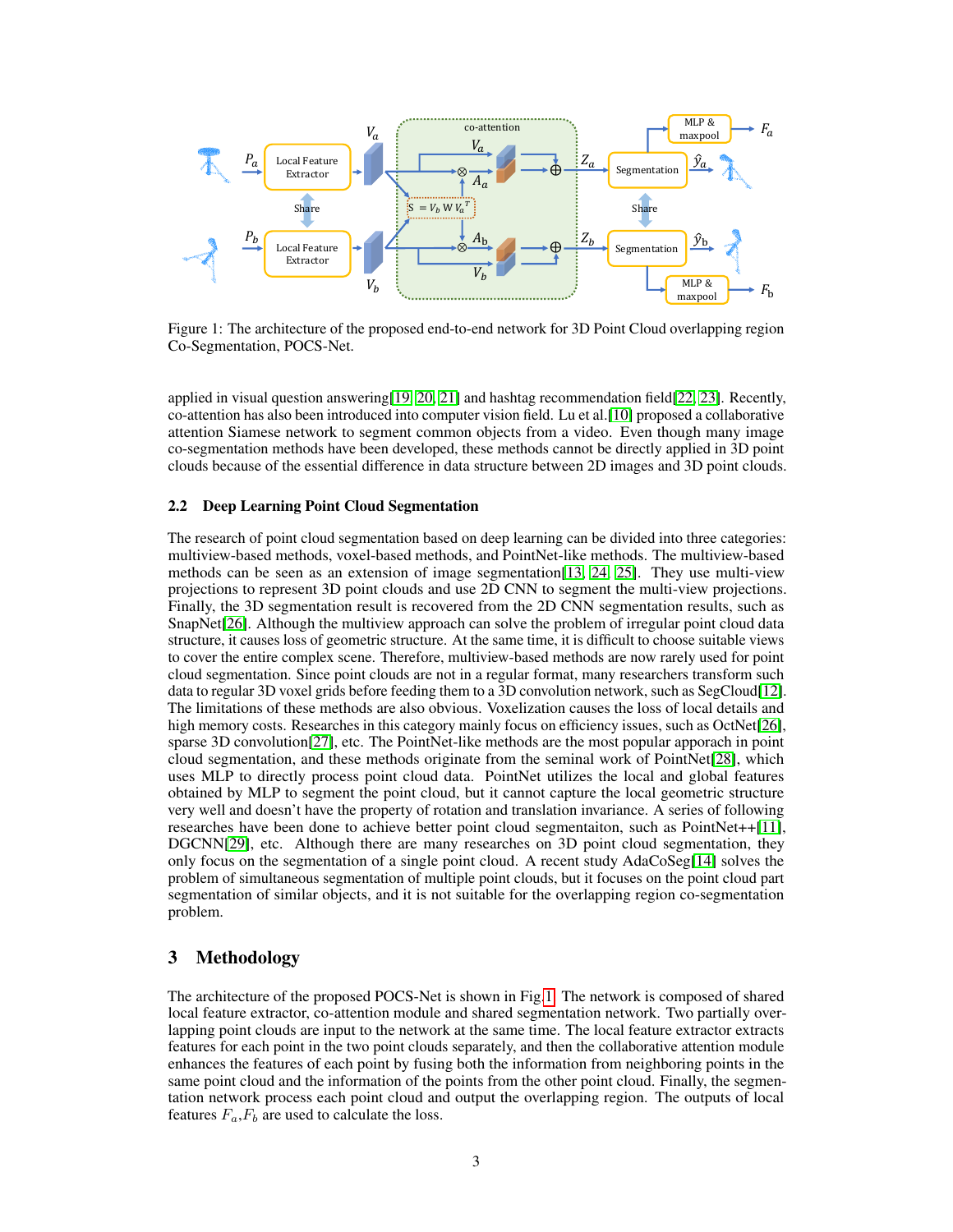#### 3.1 Local Feature Extractor

We build two local feature extractor networks with shared parameters to extract local feature of each point in point cloud  $P_a \in \mathbb{R}^{M \times 3}$  and  $P_b \in \mathbb{R}^{N \times 3}$ , where M and N represent the number of points in each point cloud. The network uses the DGCNN structure, and extracts the local features of each point layer by layer from the M/Nx3 input through three EdgeConv layers. In each EdgeConv layer, each point its K-nearest neighbors are grouped to form a directed graph, and then the feature of each edge in the local directed graph is extracted through a fully connected network with shared parameters. Finally, the edge features are convolved with the corresponding vertex features to obtain the local features. In order to enable the extracted features to be invariant to rotation and translation, we replace the original vertex feature of local coordinate with the following PPF features[\[30\]](#page-7-2):

$$
PPF\left(\mathbf{x}_{c}, \mathbf{x}_{i}\right) = \left(\angle\left(\mathbf{n}_{c}, \Delta\mathbf{x}_{c,i}\right), \angle\left(\mathbf{n}_{i}, \Delta\mathbf{x}_{c,i}\right), \angle\left(\mathbf{n}_{c}, \mathbf{n}_{i}\right), \|\Delta\mathbf{x}_{c,i}\|_{2}\right),\tag{1}
$$

$$
\Delta \mathbf{x}_{c,i} = \mathbf{x}_i - \mathbf{x}_c \tag{2}
$$

Where  $n_c$  and  $n_i$  are the normal of the central point  $x_c$  and point  $x_i$ ,  $\Delta x_{c,i}$  denotes the neighboring points translated into a local frame by subtracting away the coordinates of the centroid point. After the local features are extracted from multiple cascade EdgeConv layers, the features are embedded into 1024 dimensions through MLP with shared parameters. The output of local feature extractor are  $V_a$  and  $V_b$  of size M-by-1024 and N-by-1024, respectively.

#### 3.2 Co-Attention Module

Attention mechanism has been used in the co-segmentation of 2D images and fairly good results have been achieved [\[10\]](#page-6-1). Studies in both the NLP [\[31\]](#page-7-3)and the 2D co-segmentation [10] field indicate that attention is able to establish reasonable correlation between two objects. As shown in Fig[.1,](#page-2-0) we obtain the local feature  $V_a$  and  $V_b$  through the local feature extractor. However, our task is to segment the overlapping region of the two point clouds. Therefore, we need to learn the correlation between the local features of the two point clouds, which is achieved by using co-attention mechanism. First, we calculate the similarity matrix  $S \in \mathbb{R}^{N \times M}$  between  $V_a$  and  $V_b$ :

$$
S = V_b W V_a^T \tag{3}
$$

where  $W$  is a weight matrix that can be learned. After obtaining the similarity matrix  $S$ , we normalize S row-wise and column-wise with a  $softmax$  function:

$$
Sc = softmax(S), Sr = softmax(ST)
$$
\n(4)

where  $softmax(\cdot)$  normalizes each column of the input. Therefore, the co-attention feature  $A_a$  of  $P_a$  can be calculated by the following formula:

$$
A_a = V_b S^c = [A_a^1, A_a^2, A_a^3, \dots, A_a^i, \dots, A_a^M]
$$
 (5)

$$
A_a^i = V_b \otimes S^{c(i)} = \sum_{j=1}^N V_b^j S_{ij}^c
$$
 (6)

$$
Z_a = A_a \oplus V_a \tag{7}
$$

where  $A_a^i$  represents the feature of the *i*-th point. ⊗ denotes the matrix multiplying vector.  $S^{c(i)}$ is the *i*-th column of  $S^c$  and reflects the correlation between *i*-th feature of  $V_b$  and  $\bar{V}_a$ .  $\bigoplus$  denotes the concatenation operation.  $Z_a$  denotes co-attention enhanced feature. Similarly, we compute co-attention enhanced feature for  $V_b$  as:  $Z_b = A_b \bigoplus V_b$ , where  $A_b = V_a S^r$ .

#### 3.3 Segmentation Module

After fusing the information from  $P_a$  and  $P_b$  through co-attention module and get  $Z_a$ ,  $Z_b$ , two segmentation networks with shared parameters are applied to segment the overlapping regions in  $P_a$  and  $P_b$ , respectively. We treat the point cloud segmentation as a per-point classification problem and the segmentation network is composed of MLP with shared parameters. The network input is point features of M/N-by-1024 and the output is a per-point classification result of M/N-by-2, which represents the probability that each point belongs to the overlapping and non-overlapping region.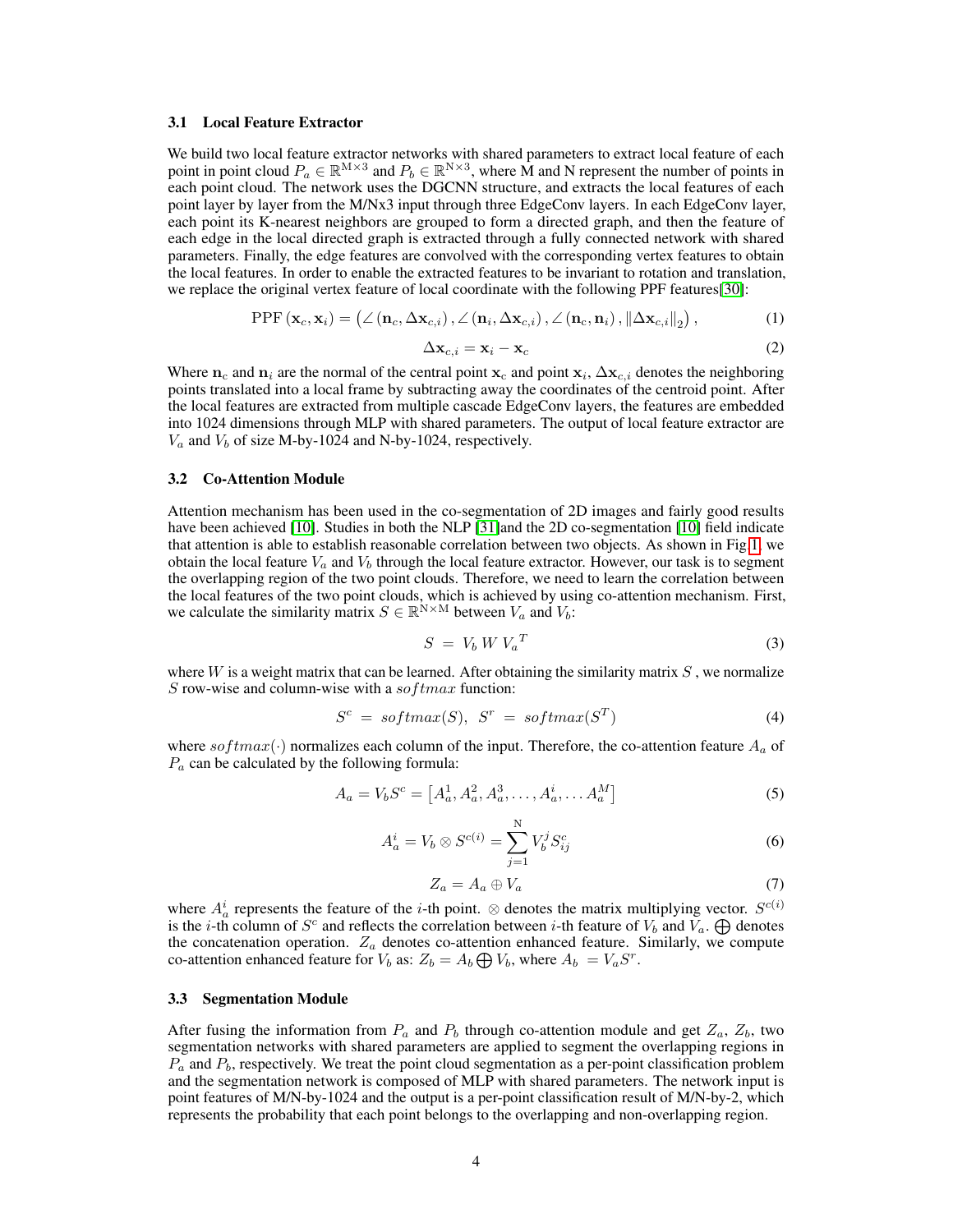#### 3.4 Loss Function

First, we propose a loss function to minimize the difference between the segmented overlapping regions in two point clouds. The extracted point local features are multiplied with the corresponding probability predicted by the segmentation network to obtain weighted point local features, which are then embedded and pooled to generate the overlapping region features  $F_a$ ,  $F_b$  through a shared MLP and max pooling. The distance between  $F_a$  and  $F_b$  is used as the first term of our loss function in Eq[.8.](#page-4-0) The second term in Eq[.8](#page-4-0) is used to encourage the network to output larger overlapping region:

<span id="page-4-0"></span>
$$
Loss = dist(F_a, F_b) - \alpha \cdot \left(\sum_{i}^{M} \hat{y}_{ai} + \sum_{j}^{N} \hat{y}_{bj}\right)
$$
 (8)

where  $dist(\cdot, \cdot)$  represent the distance function in feature space and  $\alpha$  is the weight of second term,  $\hat{y}_{ai}$  and  $\hat{y}_{bi}$  represent the probability of belonging to the overlapping region.

However, simply training the network with the loss in Eq[.8](#page-4-0) may drive the network to degenerate to output the same feature for all points, which can trivially minimize the loss. To avoid the degeneration, we propose the following two strategies:

Feature distribution restriction : Adding a new regulation term to maximize the distance between point features as in [\[32\]](#page-7-4). When keeping all features on a hypersphere, this loss will make them tend to distribute evenly on the sphere instead of clustering at one point

$$
L_{reg} = -\left(\sum_{i}^{M} \sum_{j,j \neq i}^{M} V_{ai}^{T} V_{aj} + \sum_{i}^{N} \sum_{j,j \neq i}^{N} V_{bi}^{T} V_{bj}\right)
$$
(9)

Self–supervised task : Constructing a reconstruction network and making the reconstruction network share the same feature extractor with our co-segmentation network. The reconstruction network is used to reconstruct  $P_a$  and  $P_b$  from  $V_a$  and  $V_b$  so as to prevent the feature extractor from degeneration.

#### 4 Experimental Protocol

#### 4.1 Partially Overlapping Point Cloud Dataset

We evaluated the proposed POCS-Net on both synthetic data and real data. For the synthetic data, we will build a co-segmentation dataset named PointCS, which contains partially overlapping point clouds. PointCS will be built from ModelNet40 and ShapeNet, which are two widely used 3D point cloud data sets. ModelNet40 contains clean 3D models of 40 categories, and ShapeNet contains 3D models of 55 categories collected from online repositories. First, we will sample 1024 points on the 3D models' surface as[\[6\]](#page-5-5). Then we will transform the point clouds by sampling three Eular angle rotations in the range  $[-180^\circ, 180^\circ]$  and translations in the range  $[-0.05, 0.05]$  on each axis to obtain a series of full point cloud. For a full point cloud, a random plane is used to cut it into two parts and the bigger one is retained as a partial point cloud. The cutting plane can be shifted such that a certain percentage of points are retained. Then for each full point cloud, a series of partial point clouds are generated and they are used as partially overlapping points for training and testing. In this way, the overlapping region of each pair of partial point clouds are known without manual labelling, and the overlapping ratio can also be calculated. For the real data, we choose the publicly available benchmark datasets 3DMatch and ScanNet. The overlapping region of a pair of point clouds in 3DMatch and ScanNet are obtained according to the relative pose between point clouds provided in the datasets. There are official splits of training and test sets in all four datasets.

#### 4.2 Performance of POCS-Net on Point Cloud Co-Segmentation

The following three types of experiments will be conducted to evaluate the performance of POCS-Net on point cloud co-segmentation. Firstly, we will evaluate the accuracy of POCS-Net segmentation under different minimal overlapping ratios. We will build four datasets with different minimal overlapping ratios of 20%, 40%,  $\overline{60\%}$  and 80%. A minimal overlapping ratio of 20% means that the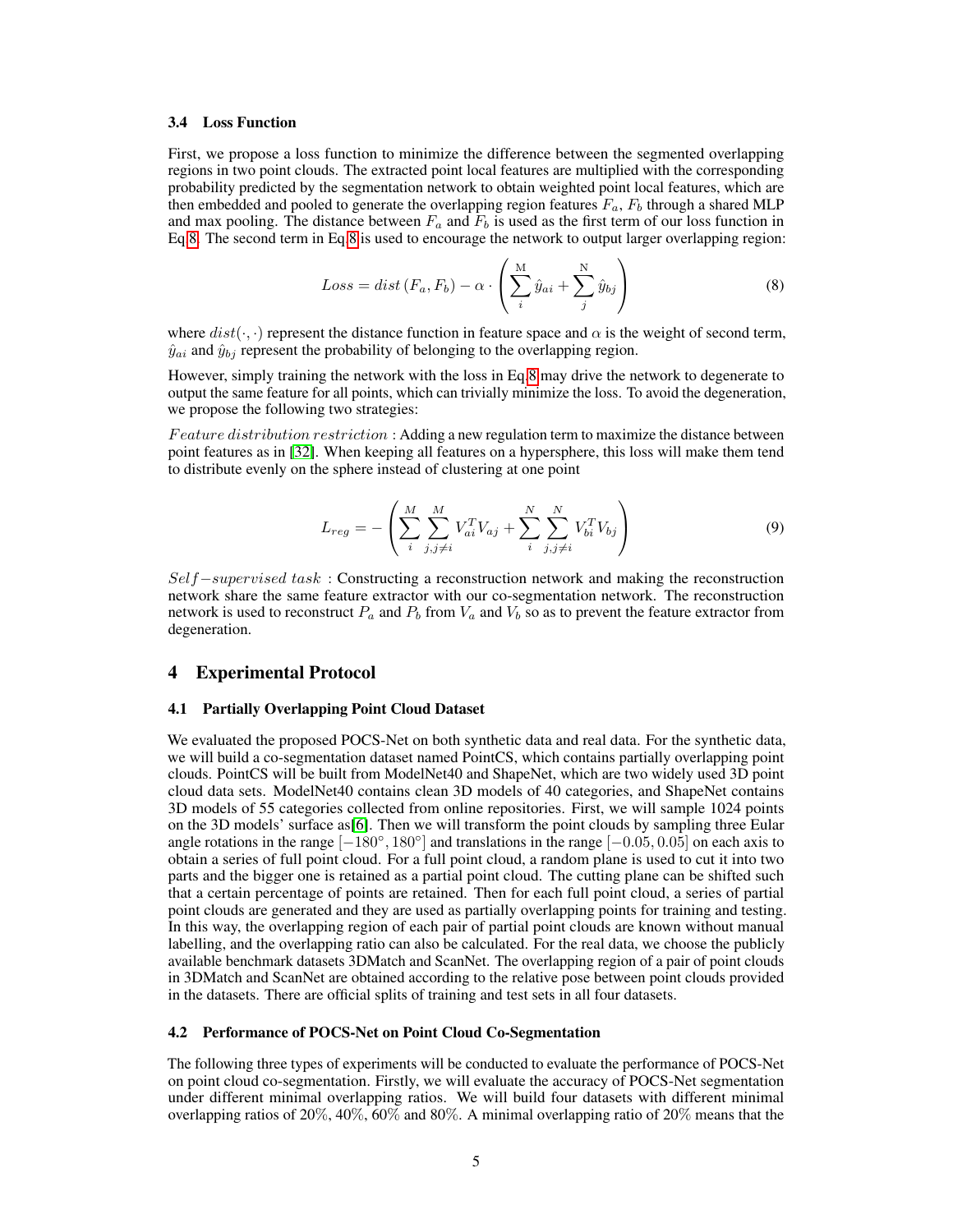overlapping ratio of all the point cloud pairs to be co-segmented belongs to a uniform distribution in the range of [20%, 100%]. Each point will be added a Gaussian with a mean of 0 and a standard deviation of 0.01. e will use  $80\%$  training data to train POCS-Net and use the rest  $20\%$  training data for validation. The co-segmentation performance will be evaluated according to the IoU between the network segmentation and the ground truth on the test set. Secondly, we will evaluate the accuracy of POCS-Net segmentation under different noise level. We will build four datasets with 40% minimal overlapping ratio but with four different noise variances of 0.005, 0.01, 0.03 and 0.05. The training and evaluating protocol will be same as above. Lastly, we will evaluate the accuracy of POCS-Net segmentation in unseen objects. We will build co-segmentation dataset based on ModelNet40 and select the first 20 categories objects to train POCS-Net and use the last 20 categories to test POCS-Net. The minimal overlapped ratio of the dataset will be set to 40% and the noise will be set to Gaussian with a mean of 0 and a variance of 0.01.

#### 4.3 The Effectiveness of POCS-Net for Point Could Registration

We will evaluate the impact of using POCS-Net as a pre-processing procedure on existing registration methods. We choose two representative traditional registration methods ICP[\[33\]](#page-7-5) and FRG[\[34\]](#page-7-6), and two deep learning based registration methods DCP[\[2\]](#page-5-1) and RPM-Net[\[3\]](#page-5-2) as the registration framework. In the two deep learning based methods, DCP doesn't consider the partially overlapping problem, and RPM-Net propose a solution to deal with the partially overlapping problem. We tested four different minimal overlapping ratio of the point clouds, 20%, 40%, 60% and 80%. The noise will be set to as Gaussian with a mean of 0 and a variance of 0.01. We will use 80% data to train the network and use the rest of 20% data for testing The overall workflow is to first co-segment the overlapping region from the two point clouds to be registered and then used each algorithm to register the overlapping regions. We will analyze if registering only the overlapping region can improve the accuracy and robustness of 3D point cloud registration.

## Acknowledgment

This work was supported in part by the National Natural Science Foundation of China under Grant 81701795.

## References

- <span id="page-5-0"></span>[1] Z. Gojcic, C. Zhou, J. D. Wegner, L. J. Guibas, and T. Birdal, "Learning multiview 3d point cloud registration," in *Proceedings of the IEEE/CVF Conference on Computer Vision and Pattern Recognition*, 2020, pp. 1759–1769.
- <span id="page-5-1"></span>[2] Y. Wang and J. M. Solomon, "Deep closest point: Learning representations for point cloud registration," in *Proceedings of the IEEE International Conference on Computer Vision*, 2019, pp. 3523–3532.
- <span id="page-5-2"></span>[3] Z. J. Yew and G. H. Lee, "Rpm-net: Robust point matching using learned features," in *Proceedings of the IEEE/CVF Conference on Computer Vision and Pattern Recognition*, 2020, pp. 11 824–11 833.
- <span id="page-5-3"></span>[4] R. Chen, S. Han, J. Xu, and H. Su, "Point-based multi-view stereo network," in *Proceedings of the IEEE International Conference on Computer Vision*, 2019, pp. 1538–1547.
- <span id="page-5-4"></span>[5] P. Mandikal and V. B. Radhakrishnan, "Dense 3d point cloud reconstruction using a deep pyramid network," in *2019 IEEE Winter Conference on Applications of Computer Vision (WACV)*. IEEE, 2019, pp. 1052–1060.
- <span id="page-5-5"></span>[6] Y. Chen, S. Liu, X. Shen, and J. Jia, "Dsgn: Deep stereo geometry network for 3d object detection," in *Proceedings of the IEEE/CVF Conference on Computer Vision and Pattern Recognition*, 2020, pp. 12 536–12 545.
- <span id="page-5-6"></span>[7] C. R. Qi, O. Litany, K. He, and L. J. Guibas, "Deep hough voting for 3d object detection in point clouds," in *Proceedings of the IEEE International Conference on Computer Vision*, 2019, pp. 9277–9286.
- <span id="page-5-7"></span>[8] S. Banerjee, A. Hati, S. Chaudhuri, and R. Velmurugan, "Cosegnet: Image co-segmentation using a conditional siamese convolutional network." in *IJCAI*, 2019, pp. 673–679.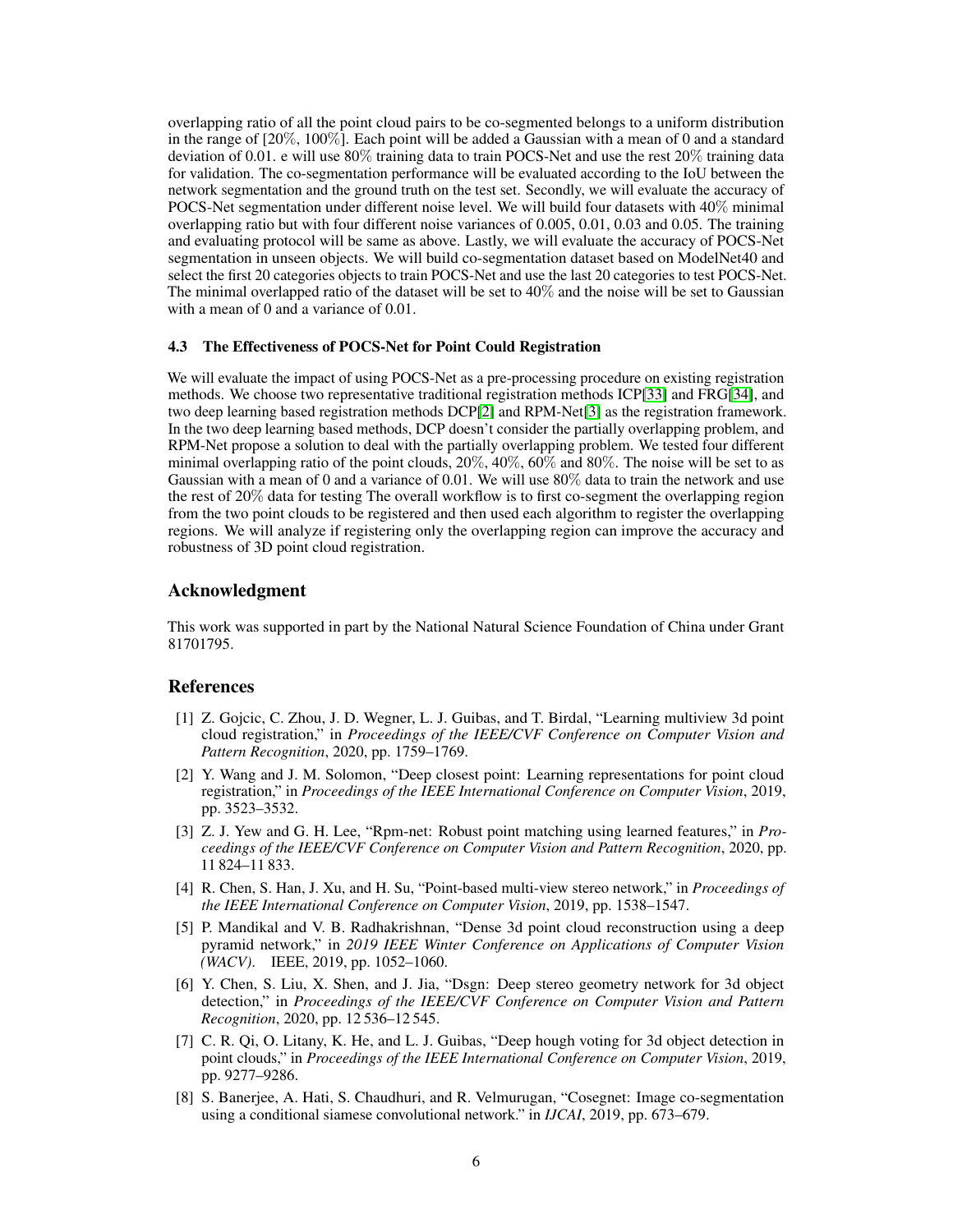- <span id="page-6-0"></span>[9] K. Zhang, J. Chen, B. Liu, and Q. Liu, "Deep object co-segmentation via spatial-semantic network modulation." in *AAAI*, 2020, pp. 12 813–12 820.
- <span id="page-6-1"></span>[10] X. Lu, W. Wang, C. Ma, J. Shen, L. Shao, and F. Porikli, "See more, know more: Unsupervised video object segmentation with co-attention siamese networks," in *Proceedings of the IEEE conference on computer vision and pattern recognition*, 2019, pp. 3623–3632.
- <span id="page-6-2"></span>[11] C. R. Qi, L. Yi, H. Su, and L. J. Guibas, "Pointnet++: Deep hierarchical feature learning on point sets in a metric space," in *Advances in neural information processing systems*, 2017, pp. 5099–5108.
- <span id="page-6-3"></span>[12] L. Tchapmi, C. Choy, I. Armeni, J. Gwak, and S. Savarese, "Segcloud: Semantic segmentation of 3d point clouds," in *2017 international conference on 3D vision (3DV)*. IEEE, 2017, pp. 537–547.
- <span id="page-6-4"></span>[13] Y. Wang, T. Shi, P. Yun, L. Tai, and M. Liu, "Pointseg: Real-time semantic segmentation based on 3d lidar point cloud," *arXiv preprint arXiv:1807.06288*, 2018.
- <span id="page-6-5"></span>[14] C. Zhu, K. Xu, S. Chaudhuri, L. Yi, L. J. Guibas, and H. Zhang, "Adacoseg: Adaptive shape co-segmentation with group consistency loss," in *Proceedings of the IEEE/CVF Conference on Computer Vision and Pattern Recognition*, 2020, pp. 8543–8552.
- <span id="page-6-6"></span>[15] Z. Wu, S. Song, A. Khosla, F. Yu, L. Zhang, X. Tang, and J. Xiao, "3d shapenets: A deep representation for volumetric shapes," in *Proceedings of the IEEE conference on computer vision and pattern recognition*, 2015, pp. 1912–1920.
- <span id="page-6-7"></span>[16] A. X. Chang, T. Funkhouser, L. Guibas, P. Hanrahan, Q. Huang, Z. Li, S. Savarese, M. Savva, S. Song, H. Su *et al.*, "Shapenet: An information-rich 3d model repository," *arXiv preprint arXiv:1512.03012*, 2015.
- <span id="page-6-8"></span>[17] C. Rother, T. Minka, A. Blake, and V. Kolmogorov, "Cosegmentation of image pairs by histogram matching-incorporating a global constraint into mrfs," in *2006 IEEE Computer Society Conference on Computer Vision and Pattern Recognition (CVPR'06)*, vol. 1. IEEE, 2006, pp. 993–1000.
- <span id="page-6-9"></span>[18] W. Li, O. H. Jafari, and C. Rother, "Deep object co-segmentation," in *Asian Conference on Computer Vision*. Springer, 2018, pp. 638–653.
- <span id="page-6-10"></span>[19] J. Lu, J. Yang, D. Batra, and D. Parikh, "Hierarchical question-image co-attention for visual question answering," in *Advances in neural information processing systems*, 2016, pp. 289–297.
- <span id="page-6-11"></span>[20] Q. Wu, P. Wang, C. Shen, I. Reid, and A. Van Den Hengel, "Are you talking to me? reasoned visual dialog generation through adversarial learning," in *Proceedings of the IEEE Conference on Computer Vision and Pattern Recognition*, 2018, pp. 6106–6115.
- <span id="page-6-12"></span>[21] C. Xiong, V. Zhong, and R. Socher, "Dynamic coattention networks for question answering," *arXiv preprint arXiv:1611.01604*, 2016.
- <span id="page-6-13"></span>[22] Q. Zhang, J. Wang, H. Huang, X. Huang, and Y. Gong, "Hashtag recommendation for multimodal microblog using co-attention network." in *IJCAI*, 2017, pp. 3420–3426.
- <span id="page-6-14"></span>[23] Y. Li, T. Liu, J. Hu, and J. Jiang, "Topical co-attention networks for hashtag recommendation on microblogs," *Neurocomputing*, vol. 331, pp. 356–365, 2019.
- <span id="page-6-15"></span>[24] B. Wu, A. Wan, X. Yue, and K. Keutzer, "Squeezeseg: Convolutional neural nets with recurrent crf for real-time road-object segmentation from 3d lidar point cloud," in *2018 IEEE International Conference on Robotics and Automation (ICRA)*. IEEE, 2018, pp. 1887–1893.
- <span id="page-6-16"></span>[25] B. Wu, X. Zhou, S. Zhao, X. Yue, and K. Keutzer, "Squeezesegv2: Improved model structure and unsupervised domain adaptation for road-object segmentation from a lidar point cloud," in *2019 International Conference on Robotics and Automation (ICRA)*. IEEE, 2019, pp. 4376–4382.
- <span id="page-6-17"></span>[26] G. Riegler, A. Osman Ulusoy, and A. Geiger, "Octnet: Learning deep 3d representations at high resolutions," in *Proceedings of the IEEE Conference on Computer Vision and Pattern Recognition*, 2017, pp. 3577–3586.
- <span id="page-6-18"></span>[27] B. Graham, M. Engelcke, and L. Van Der Maaten, "3d semantic segmentation with submanifold sparse convolutional networks," in *Proceedings of the IEEE conference on computer vision and pattern recognition*, 2018, pp. 9224–9232.